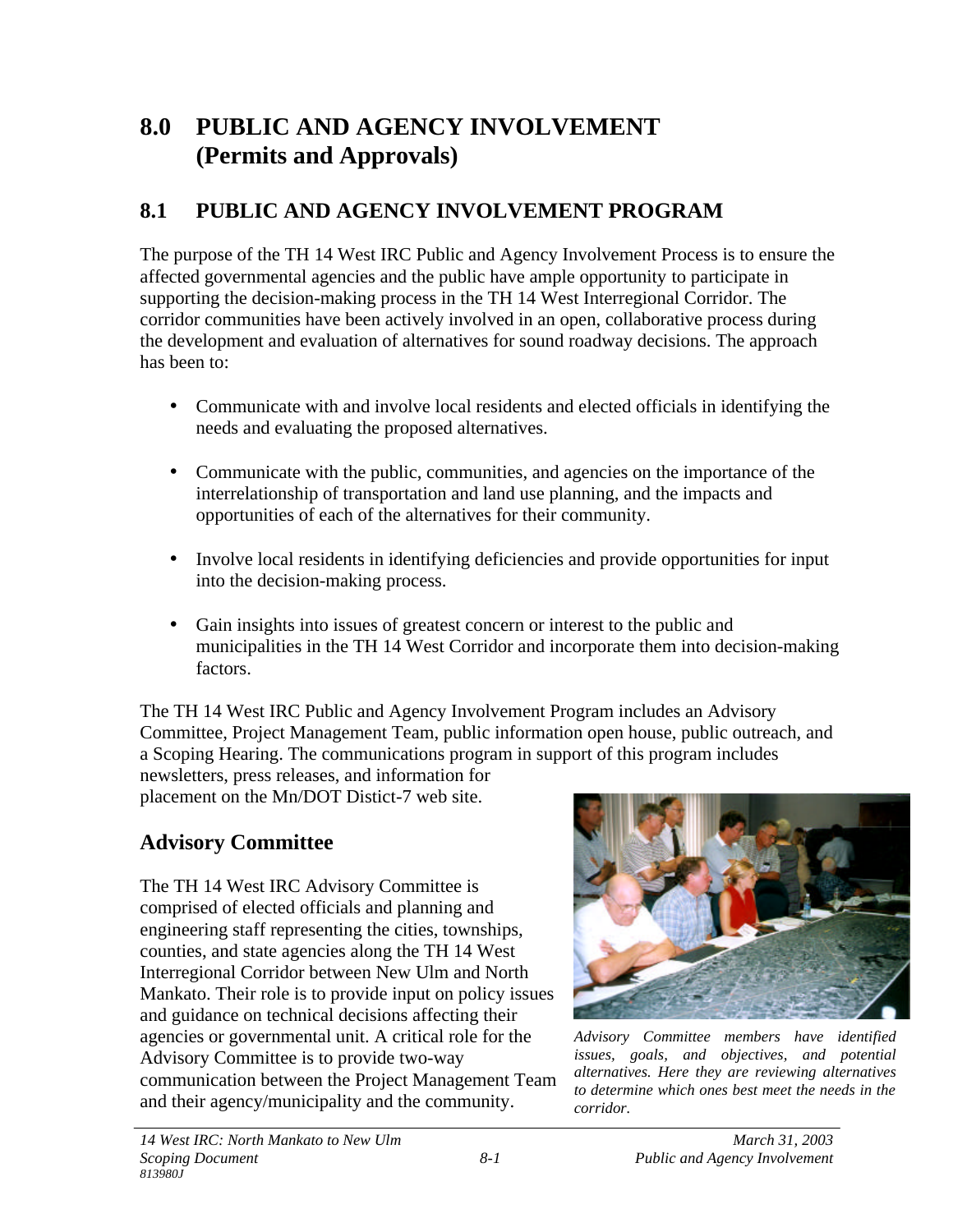| <b>COUNTIES</b>   |                                                                 |
|-------------------|-----------------------------------------------------------------|
| Nicollet          | Paul Engel, County Board (Began as of 1/03)                     |
|                   | Judy Hanson, County Board (participated through 12/02,          |
|                   | continues as interested party)                                  |
|                   | Mike Wagner, County Engineer                                    |
|                   | Tina Rosenstein, Environmental Services Director                |
| <b>Brown</b>      | Wayne Stevens, County Engineer                                  |
|                   | Charles Guggisberg, County Commissioner                         |
| <b>Blue Earth</b> | Colleen Landkamer, County Board                                 |
|                   | Alan Forsberg, County Engineer                                  |
| <b>CITIES</b>     |                                                                 |
| Courtland         | Bob Schabert, Mayor                                             |
|                   | Dan Wietecha, City Administrator                                |
| Nicollet          | R. Mark Blais, Mayor (Mayor through 12/02, continues to         |
|                   | represent Nicollet)                                             |
|                   | Dan Wietecha, City Administrator                                |
| North Mankato     | Nancy Knutson, Mayor (participated through 12/02)               |
|                   | Lowell Sieberg, Mayor (began as of 1/03)                        |
|                   | Wendell Sande, City Administrator                               |
| New Ulm           | Joel Albrecht, Mayor (as of 1/03) (Council Member through 2002) |
|                   | Steve Koehler, City Engineer                                    |
| Mankato           | Mike Laven, City Council                                        |
|                   | Ken Saffert, City Engineer                                      |
| <b>TOWNSHIPS</b>  |                                                                 |
| Courtland         | Florence Arbes, Supervisor                                      |
| Nicollet          | John Prosch, Supervisor                                         |
| <b>OTHER</b>      |                                                                 |
| Reg. 9 Dev. Comm. | Jack Fitsimmons, TAC Chair                                      |
|                   | Wes Judkins, Planning Director                                  |
| Minnesota DNR     | Victoria Poage, Environmental Assessment Ecologist              |
|                   | (participated through 12/02)                                    |
|                   | Leo Getsfried, Hydrologist (began as of 1/03)                   |
| MSU-Mankato       | Perry Wood, Professor/Physical Planner                          |
| Minnesota PCA     | Jim Seaberg, Transportation Planning                            |

#### **TH 14 West Advisory Committee**

## **Project Management Team**

The Project Management Team (PMT) includes key staff responsible for reviewing and approving the Corridor Management Plan, the Scoping Document/Draft Scoping Decision Document, and the Scoping Decision Document. The PMT is comprised of key reviewing staff from the Federal Highway Administration (FHWA); US Army Corps of Engineers; and Mn/DOT's Office of Environmental Services, Project Liaison Office, and the Interregional Corridor Manager, as well as Mn/DOT District 7 planning and engineering staff and the consultant team. The purpose of this technique is to include the full spectrum of people with review and approval responsibilities in the early and continuing education about the project and to get input from them as the project develops.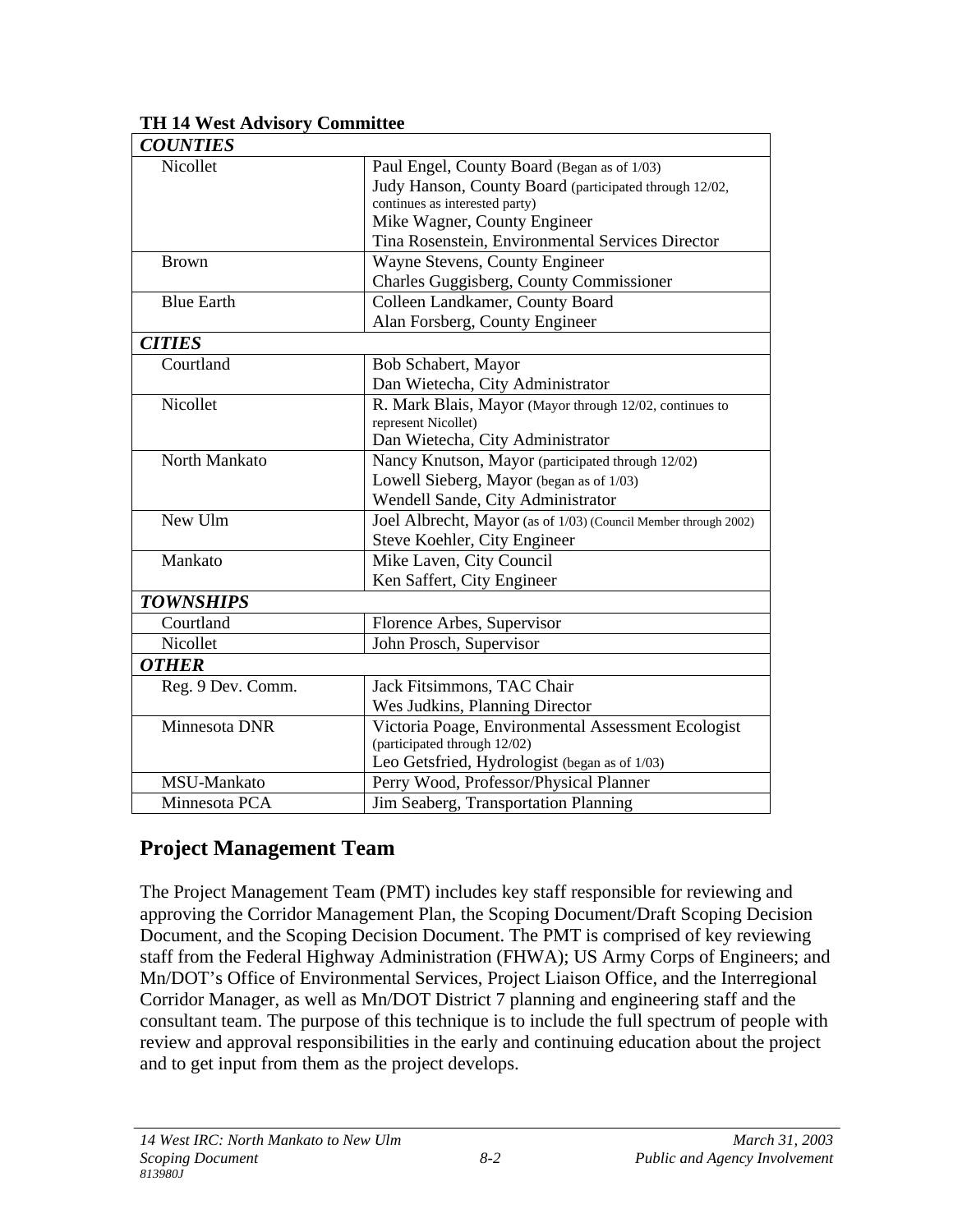The role of the PMT is to provide oversight and project management, identify deficiencies and opportunities, confirm project goals and objectives, review potential alternatives, evaluate mitigation strategies, and recommend a combination of short-term and long-term strategies for the TH 14 West Interregional Corridor.

| 17 ОЕВТ ПАС ГАОЈЕСТ МАНАОЕМЕНТ ГЕАМ |                                                |  |
|-------------------------------------|------------------------------------------------|--|
| <b>Mn/DOT District 7</b>            | Mark Scheidel, Project Manager                 |  |
|                                     | James Swanson, District Engineer               |  |
|                                     | Lisa Bigham, Planning Director                 |  |
|                                     | Larry Filter, Pre Design                       |  |
|                                     | Marc Flygare, Traffic Engineer                 |  |
|                                     | Rebecca Arndt, Public Affairs                  |  |
|                                     | Douglas Haeder, State Aid Engineer             |  |
| Mn/DOT                              | Dick Bautch, IRC Manager                       |  |
|                                     | Gerry Larson, Office of Environmental Services |  |
| <b>U.S Army Corps of Engineers</b>  | Tamara Cameron, NEPA Coordinator               |  |
| <b>FHWA</b>                         | Cheryl Martin, Environmental Engineering       |  |
|                                     | Tim Anderson, Highway Engineer                 |  |
| <b>Howard R. Green Company</b>      | Howard Preston, Project Director               |  |
|                                     | Biz Colburn, Project Manager                   |  |
|                                     | Lynn Kiesow, Traffic Engineer                  |  |
|                                     | Scott Reed, Project Scientist                  |  |

#### **14 WEST IRC PROJECT MANAGEMENT TEAM**

## **Public Information Open House**

#### **Public Information Open House - May 21, 2002**

Over 100 people attended the Public Information Open House held on May 21, 2002 at the Courtland Community Center. This interactive format brought forth many comments and discussion on the approach to take in developing a safer TH 14 between New Ulm and North Mankato. The information displayed helped to educate the public on the deficiencies in the corridor. Input from the public was received by written comment and by noting issues on aerial mapping of the corridor. There were 22 written comments received at the Public Meeting each addressing multiple issues, as follows:

- Bypasses of Courtland and Nicollet were suggested by half of the people, with preference for a south bypass of Nicollet and north bypass of Courtland.
- A four-lane roadway is preferred for mobility and safety reasons.
- Additional passing zones were requested to address existing safety and mobility issues.
- Increased truck traffic along the roadway raises concerns about safety because the trucks travel too fast and it is difficult to cross the highway.
- Improving the intersection of TH 14/TH 15 was mentioned by a number of people.
- Intersections that need controlled access or an interchange include:
	- o CSAH 37,
	- o CR 41, and
	- o TH 111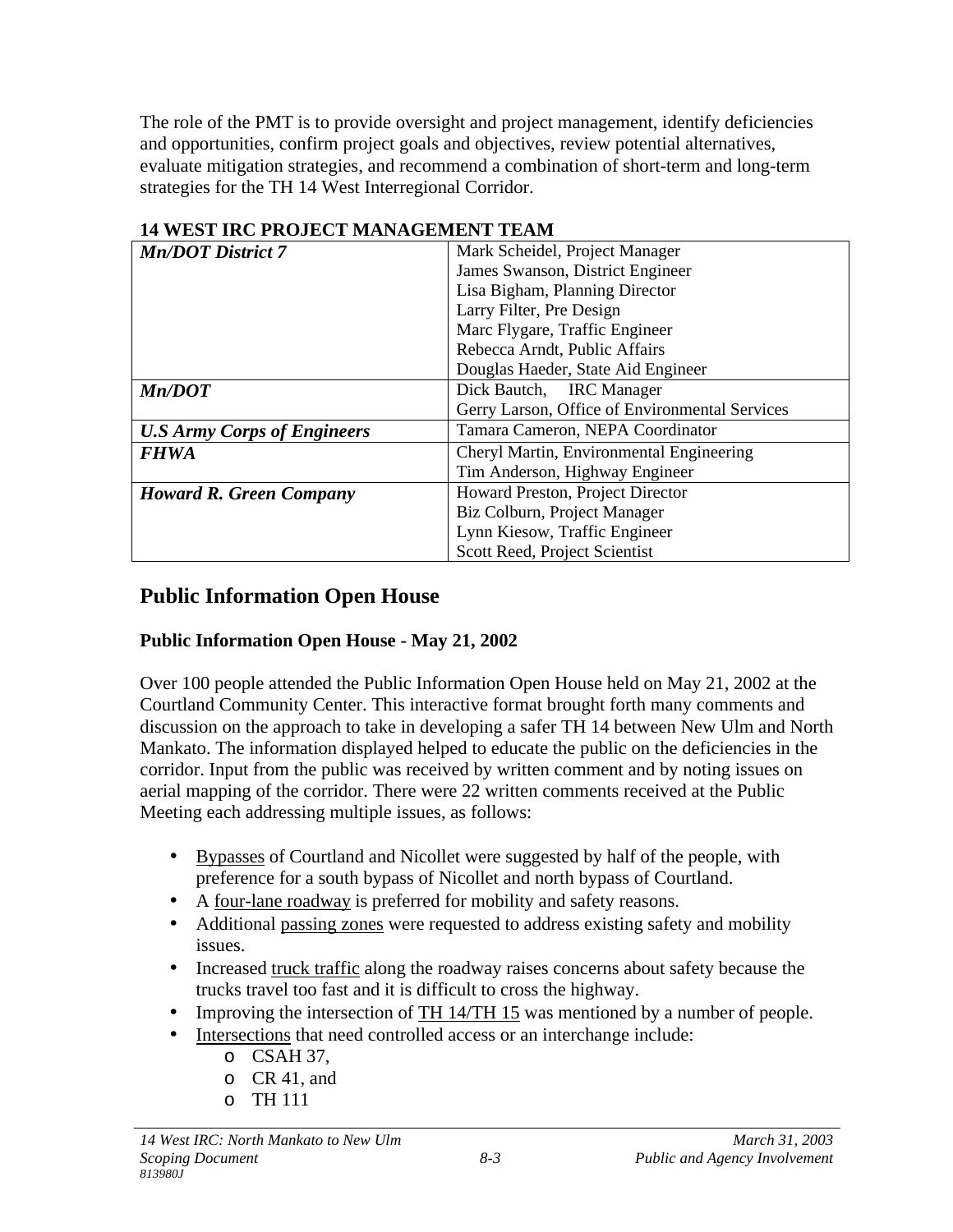Many wondered when something would be done. There is a sense of urgency to move forward with the TH 14 West project.

There were many suggestions drawn on a map indicating possible locations for bypass alternatives of Courtland and Nicollet. These were taken into consideration when laying out potential location alternatives.

# **Public Outreach**

In order to receive additional input on the alternatives, the Mn/DOT Project Manager met with the technical staff and elected officials from the cities, townships, counties, and agencies a number of times to discuss issues and potential alignments. Key meetings to discuss alternatives were held with the City of Nicollet on July 9, 2002, and the City of Courtland on February 4, 2003. In addition, the Cities of Nicollet and Courtland submitted comments on the alternatives on October 25, 2002. (Summaries of these meetings and comments are in Appendix A of the CMP.)

#### **Opportunities for Continuing Public Involvement**

The public is encouraged to continue commenting, offering suggestions, asking questions and expressing concerns during the "scoping" process.

Ways to get involved are to:

| • Contact Mn/DOT District 7 Project Manager Mark Scheidel at: |      |                                       |  |
|---------------------------------------------------------------|------|---------------------------------------|--|
| Mn/DOT District 7                                             |      | Phone: $(507)$ 389-6149               |  |
| 501 South Victory Drive                                       | Fax: | $(507)$ 389-6281                      |  |
| Masnkato, MN 56002-4039                                       |      | E-mail: mark.scheidel@dot.state.mn.us |  |

- Attend public meetings
- Invite a Mn/DOT representative to give a presentation to your group, organization or business
- Add your name to the mailing list by contacting Mark Scheidel.

#### *The Scoping Comment period closes on May 2, 2003. Please submit comments prior to that date.*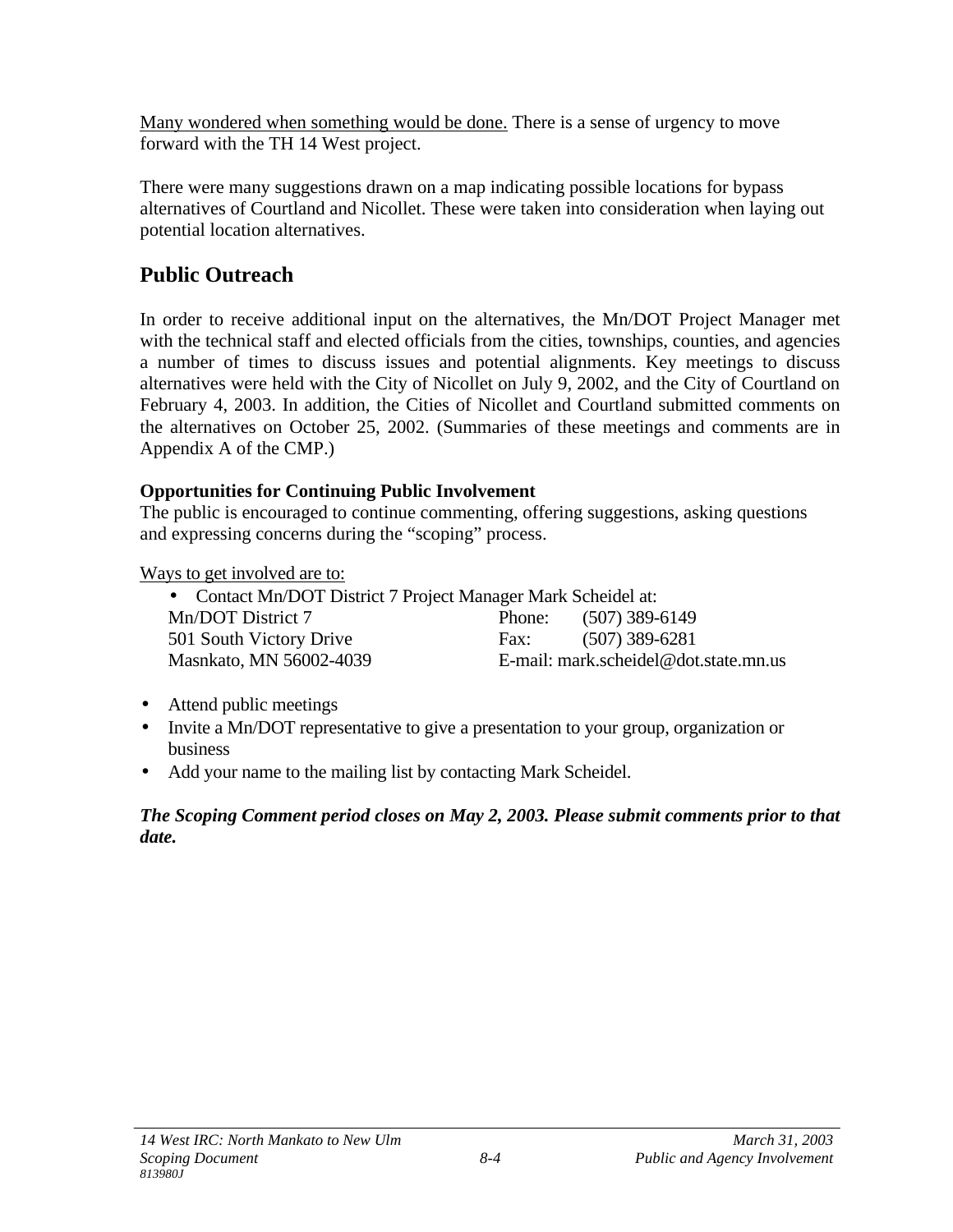| <b>Date</b>       | <b>Meeting</b>            | <b>Time</b>            | <b>Place</b>            |
|-------------------|---------------------------|------------------------|-------------------------|
| November 27, 2001 | Project Management Team   | 10:00 AM to 12:00      | Mn/DOT CO               |
| February 11, 2002 | Project Management Team   | 10:00 AM to 12:00      | Courtland               |
|                   |                           |                        | <b>Community Center</b> |
| February 11, 2002 | <b>Advisory Committee</b> | 2:00 to 4:00 PM        | Courtland               |
|                   |                           |                        | <b>Community Center</b> |
| April 23, 2002    | Project Management Team   | 1:30 to 3:30 PM        | Mn/DOT CO               |
| May 22, 2002      | Public Information Open   | 4:30 to 7:00 PM        | Courtland               |
|                   | House                     |                        | <b>Community Center</b> |
| June 5, 2002      | Project Management Team   | 10:00AM to 12:30PM     | Mn/DOT D-7              |
| July 9, 2002      | Coordination with City of | 4:00 to 5:00 PM        | Nicollet City Hall      |
|                   | Nicollet                  |                        |                         |
| July 18, 2002     | Project Management Team   | 9:30 to 11:30 AM       | Mn/DOT CO               |
| September 5, 2002 | Project Management Team   | 10:00 AM to 12:30PM    | Mn/DOT D-7              |
| September 5, 2002 | <b>Advisory Committee</b> | 1:30 to 4:30 PM        | <b>Nicollet County</b>  |
|                   |                           |                        | Service Building        |
| January 6, 2003   | Project Management Team   | 1:30 to 4:30 PM        | Mn/DOT D-7              |
| February 10, 2003 | <b>Advisory Committee</b> | 3:00 to 5:00 PM        | Nicollet County         |
|                   |                           |                        | Service Building        |
| February 4, 2003  | Coordination with west    | 3:00 to4:30 PM         | Courtland City Hall     |
|                   | end counties, cities,     |                        |                         |
|                   | township, and agencies    |                        |                         |
| March 10, 2003    | <b>Advisory Committee</b> | 2:00 to 4:00 PM        | Nicollet County         |
|                   |                           |                        | Service Building        |
| April 7, 2003     | Project Management Team   |                        |                         |
| April 23, 2003    | <b>Scoping Hearings</b>   | 2:00 to 3:30 PM-Agency |                         |
|                   |                           | 4:30 to 7:00 PM-Public |                         |
| May xx, 2003      | Project Management Team   |                        |                         |
| June xx, 2003     | Project Management Team   |                        |                         |

#### **Public and Agency Participation Meetings**

## **Communications Program**

The Communications tools used for the TH 14 West Interregional Corridor include newsletters, fact sheets, press releases, information for the Mn/DOT District 7 Web Site, and information for the press.

*Newsletters* **-**are developed announcing the Public Information Open Houses, Scoping Hearing, and to inform the public at key milestones in the project. These are distributed to the Advisory Committee members for their use in notifying their constituencies.

*Fact Sheet* **-** was developed describing key facts about the TH 14 West IRC. The Fact Sheet describes the TH 14 West IRC project, the role of TH 14 in the regional roadway system, especially as a part of the Interregional Corridor system adopted by Mn/DOT in January 2000; and the process of developing a Corridor Management Plan and the Scoping Decision Document.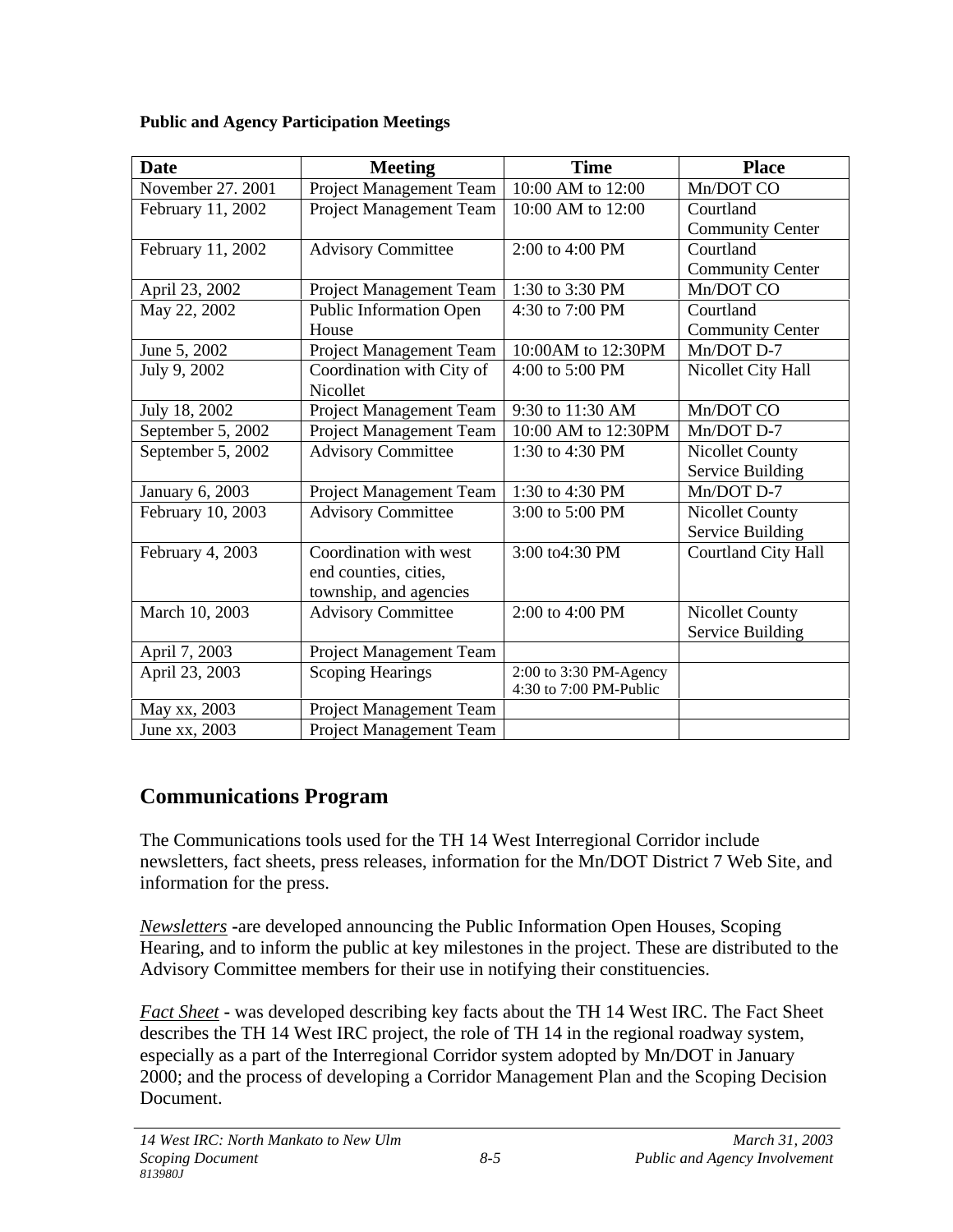*Website* **-** Information is submitted for the Mn/DOT District 7 web site that includes: study area map, existing and future traffic volumes, fact sheet, schedule, the Advisory Committee and PMT members, newsletter, press releases, public meeting announcements, and the contact person for more information.

*Press Releases* - were developed announcing the Public Information Open Houses and Scoping Hearings and circulated to newspapers in the area.

*Newspaper Articles* - Information has been provided to reporters in response to their requests. In addition, reporters have attended the Public Meetings to learn more about the development of the project. As a result, newspaper articles about the TH 14 West IRC have been in the New Ulm Journal.

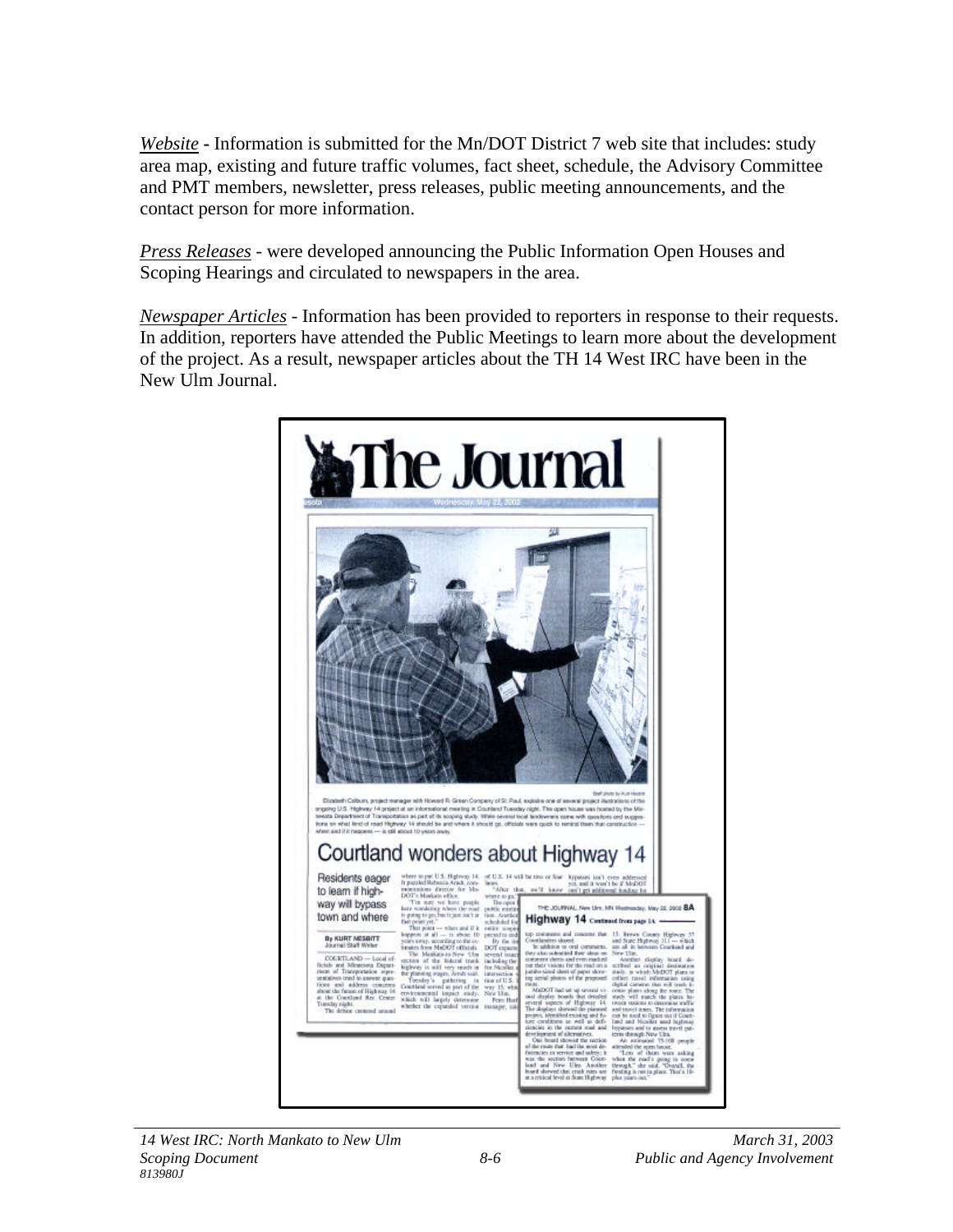# **8.2 AGENCY COORDINATION**

Coordination meetings with the various resource agencies will be initiated when the Draft Environmental Impact Statement (DEIS) commences. Coordination will continue throughout the planning and design phase of the proposed project.

# **8.3 PERMITS, REVIEWS AND APPROVALS**

There are two processes going on concurrently for the TH 14 West IRC Project: the development of the Corridor Management Plan and the Scoping process. Both of these will need review and approval prior to moving on with the project development process. When funding is available, the project will move forward into the EIS process, which also will need permits, reviews, and approvals. This section outlines the review and approvals that may be needed for each.

## **8.3.1 Corridor Management Plan and Scoping Process Reviews and Approvals**

In order to complete the Corridor Management Plan and the Scoping Process for the TH 14 Interregional Corridor, the following reviews and approvals may be needed:

| <b>Government Agency</b>        | <b>Type of Review or Approval</b>        |
|---------------------------------|------------------------------------------|
| <b>State</b>                    |                                          |
| Mn/DOT                          | Corridor Management Plan Approval<br>п   |
|                                 | <b>Scoping Document Approval</b><br>п    |
|                                 | Scoping Decision Document Approval<br>п  |
| <b>County/City/Township</b>     |                                          |
| City of Courtland               | Corridor Management Plan Review and<br>п |
|                                 | Approval                                 |
|                                 | Resolution in Support of CMP<br>п        |
| <b>City of Nicollet</b>         | Corridor Management Plan Review and<br>п |
|                                 | Approval                                 |
|                                 | Resolution in Support of CMP<br>п        |
| <b>Nicollet County</b>          | Corridor Management Plan Review and<br>٠ |
|                                 | Approval                                 |
|                                 | Resolution in Support of CMP             |
| City of New Ulm                 | Corridor Management Plan Review          |
| City of North Mankato           | <b>Corridor Management Plan Review</b>   |
| City of Mankato                 | <b>Corridor Management Plan Review</b>   |
| <b>Courtland Township</b>       | Corridor Management Plan Review          |
| Nicollet Township               | Corridor Management Plan Review          |
| Region 9 Development Commission | <b>Corridor Management Plan Review</b>   |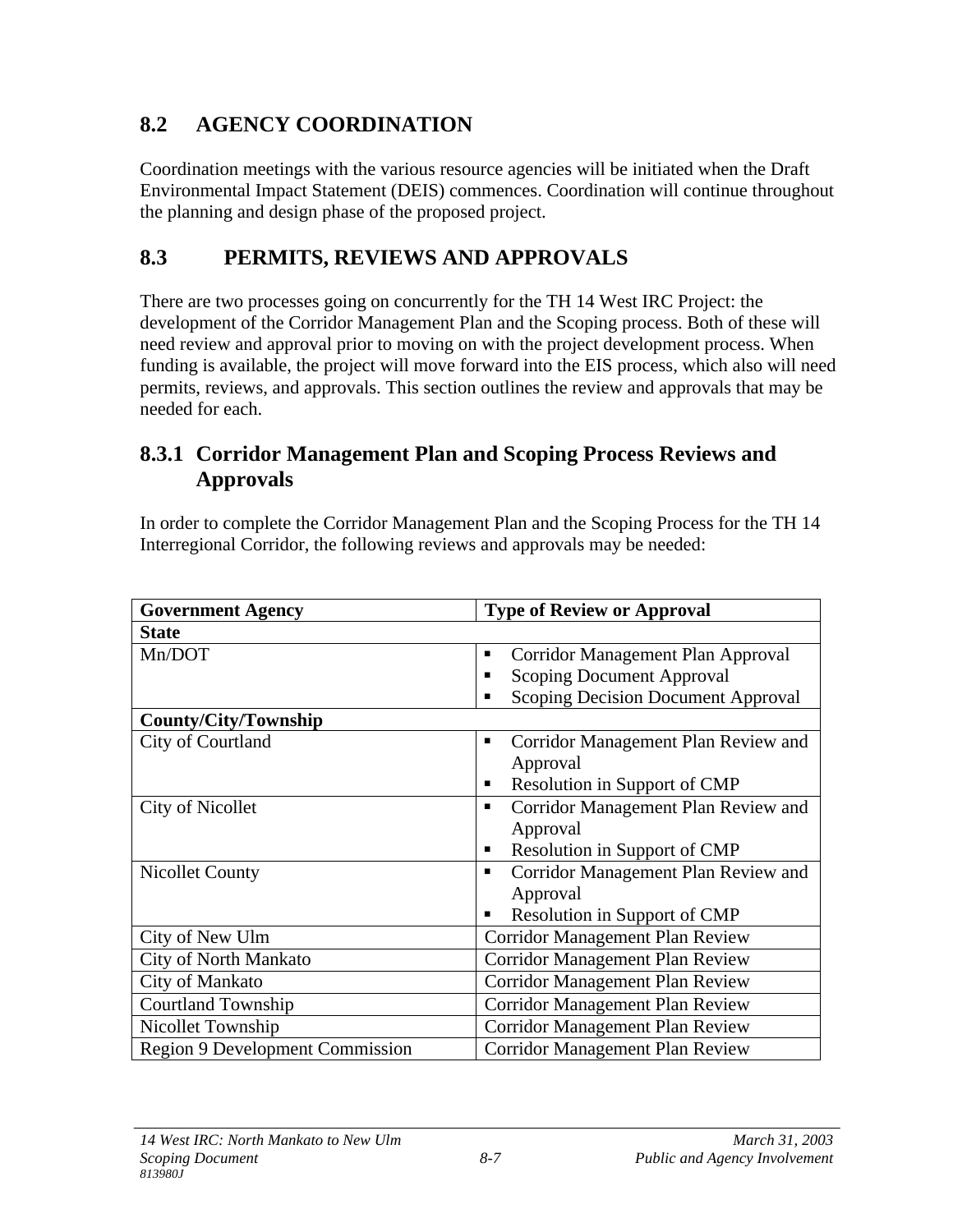## **8.3.2 Environmental Impact Statement Permits, Reviews and Approvals**

If Mn/DOT receives funding to move forward with an Environmental Impact Statement for the project, the following permits and approvals may be needed and are listed in the following table:

| <b>Government Agency</b>                   | <b>Type of Review, Approval, or Permit</b>            |  |  |
|--------------------------------------------|-------------------------------------------------------|--|--|
| Federal                                    |                                                       |  |  |
| Federal Highway Administration             | EIS approval,<br>$\bullet$                            |  |  |
|                                            | Record of Decision,<br>$\bullet$                      |  |  |
|                                            | Section $4(f)/6(f)$ (if needed)<br>$\bullet$          |  |  |
|                                            | Section 106 MOA (if needed)                           |  |  |
| US Fish and Wildlife Service               | Section 7 consultation (if applicable)                |  |  |
| <b>US Army Corps of Engineers</b>          | <b>Clean Water Act Section 404 Permit</b>             |  |  |
| <b>State</b>                               |                                                       |  |  |
| MN Department of Natural Resources         | Protected Waters permit<br>$\bullet$                  |  |  |
|                                            | Water Appropriations permit (if needed)<br>$\bullet$  |  |  |
|                                            | Natural Heritage Database review and<br>$\bullet$     |  |  |
|                                            | consultation (if applicable)                          |  |  |
| <b>MN Pollution Control Agency</b>         | National Pollutant Discharge Elimination<br>$\bullet$ |  |  |
|                                            | System (NPDES) permit                                 |  |  |
|                                            | 401 Water Quality Certification<br>$\bullet$          |  |  |
|                                            | Storm Sewer Permit (if applicable)                    |  |  |
|                                            | Sanitary sewer permit (if applicable)                 |  |  |
| Mn/DOT                                     | EIS approval,<br>$\bullet$                            |  |  |
|                                            | <b>EIS Adequacy Determination</b><br>$\bullet$        |  |  |
|                                            | Section 106 MOA (if needed)<br>$\bullet$              |  |  |
|                                            | Wetland Conservation Act LGU authority                |  |  |
| <b>State Historic Preservation Officer</b> | Historic Concurrence/Section 106 MOA (if              |  |  |
|                                            | needed)                                               |  |  |
| MN Dept. of Health                         | Water main plan review (if applicable)                |  |  |
| <b>County/City/Township</b>                |                                                       |  |  |
| City of Courtland                          | Plan Review and Approval                              |  |  |
| <b>City of Nicollet</b>                    | Plan Review and Approval                              |  |  |
| <b>Nicollet County</b>                     | Plan Review                                           |  |  |
| City of New Ulm                            | Plan Review                                           |  |  |
| City of North Mankato                      | Plan Review                                           |  |  |
| City of Mankato                            | Plan Review                                           |  |  |
| Courtland Township                         | Plan Review                                           |  |  |
| Nicollet Township                          | Plan Review                                           |  |  |
| <b>Region 9 Development Commission</b>     | Plan Review                                           |  |  |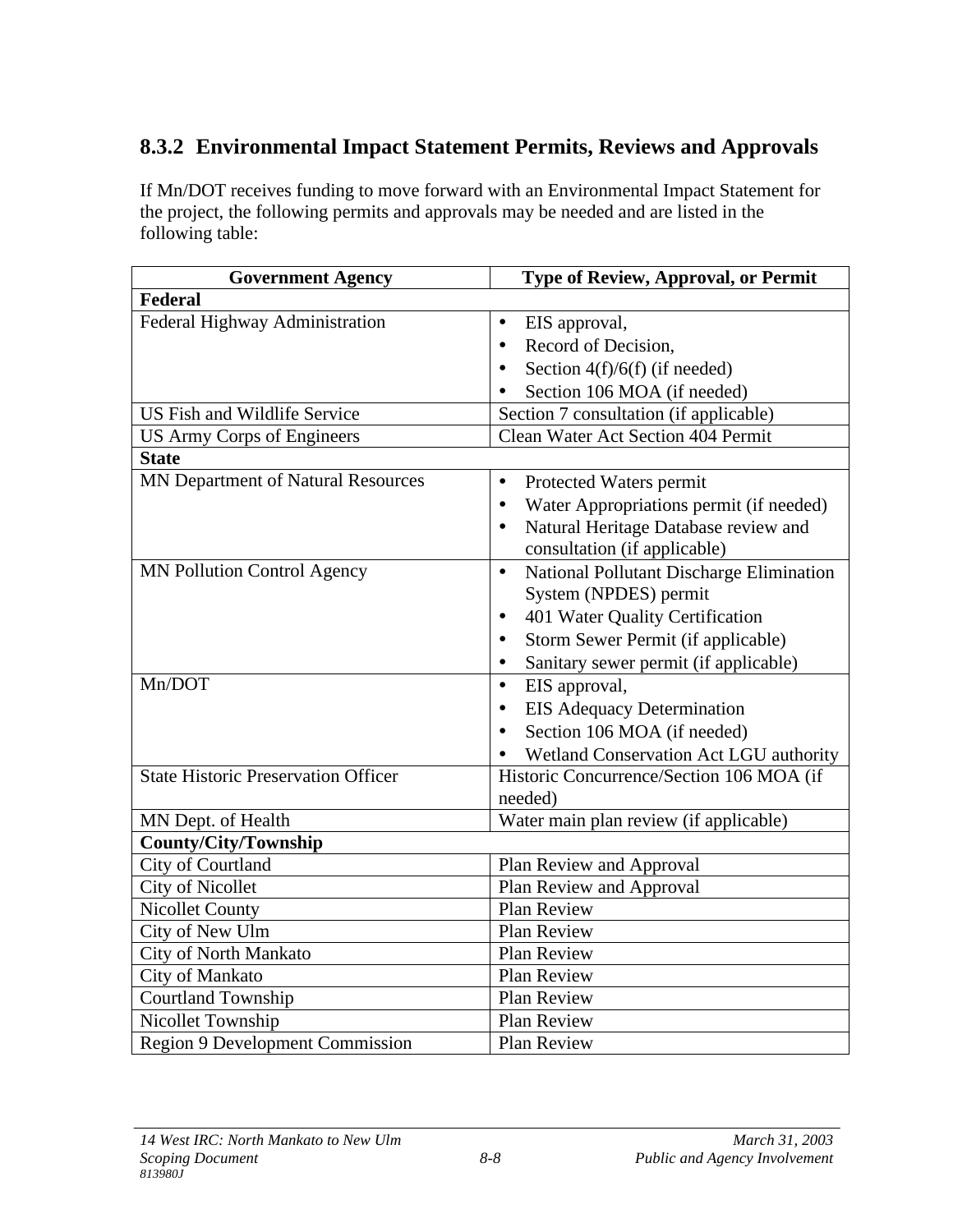## **8.4 SCOPING DOCUMENT DISTRIBUTION LIST**

Federal Agencies

- U.S. Army Corps of Engineers
- U.S. Environmental Protection Agency
- U.S. Fish and Wildlife Service
- Natural Resource Conservation Service
- Federal Highway Administration

### State Agencies

- Environmental Quality Board
- Board of Water and Soil Resources
- Department of Agriculture
- Department of Health
- Department of Commerce
- Department of Natural Resources
- Minnesota State Historic Preservation Officer
- Minnesota Pollution Control Agency

### Regional/Local Agencies

- Nicollet County
- Blue Earth County
- Brown County
- City of Courtland
- City of Nicollet
- City of New Ulm
- City of North Mankato
- City of Mankato
- Courtland Township
- Nicollet Township

#### Tribes

- Flandreau Santee Sioux
- Lower Sioux Indian Community of Minnesota Mdewakanton Sioux Indians
- Prairie Island Community Council
- Santee Sioux Tribal Council
- Spirit Lake Tribe
- Upper Sioux Indian Community
- Shakopee Mdewakanton Sioux
- Sisseton-Wahpeton Dakota Nation

#### Libraries

- Legislative Reference Library
- Environmental Conservation Library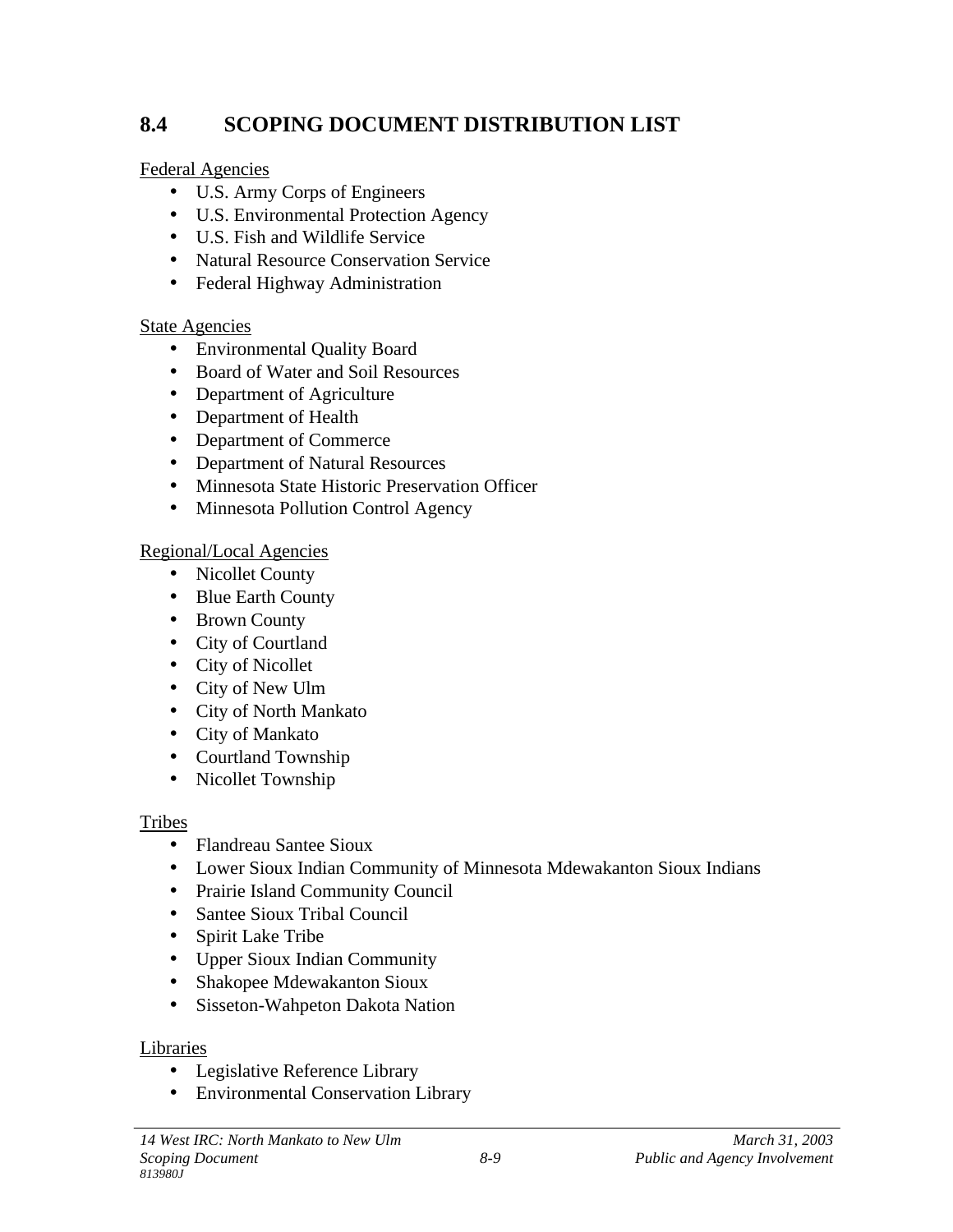- Blue Earth County Public Library
- North Mankato Public Library
- New Ulm Public Library

#### **Other**

- Region 9 Development Commission
- MN State University-Mankato

*Source: EQB Website, January 2003; Federal Highway Administration*